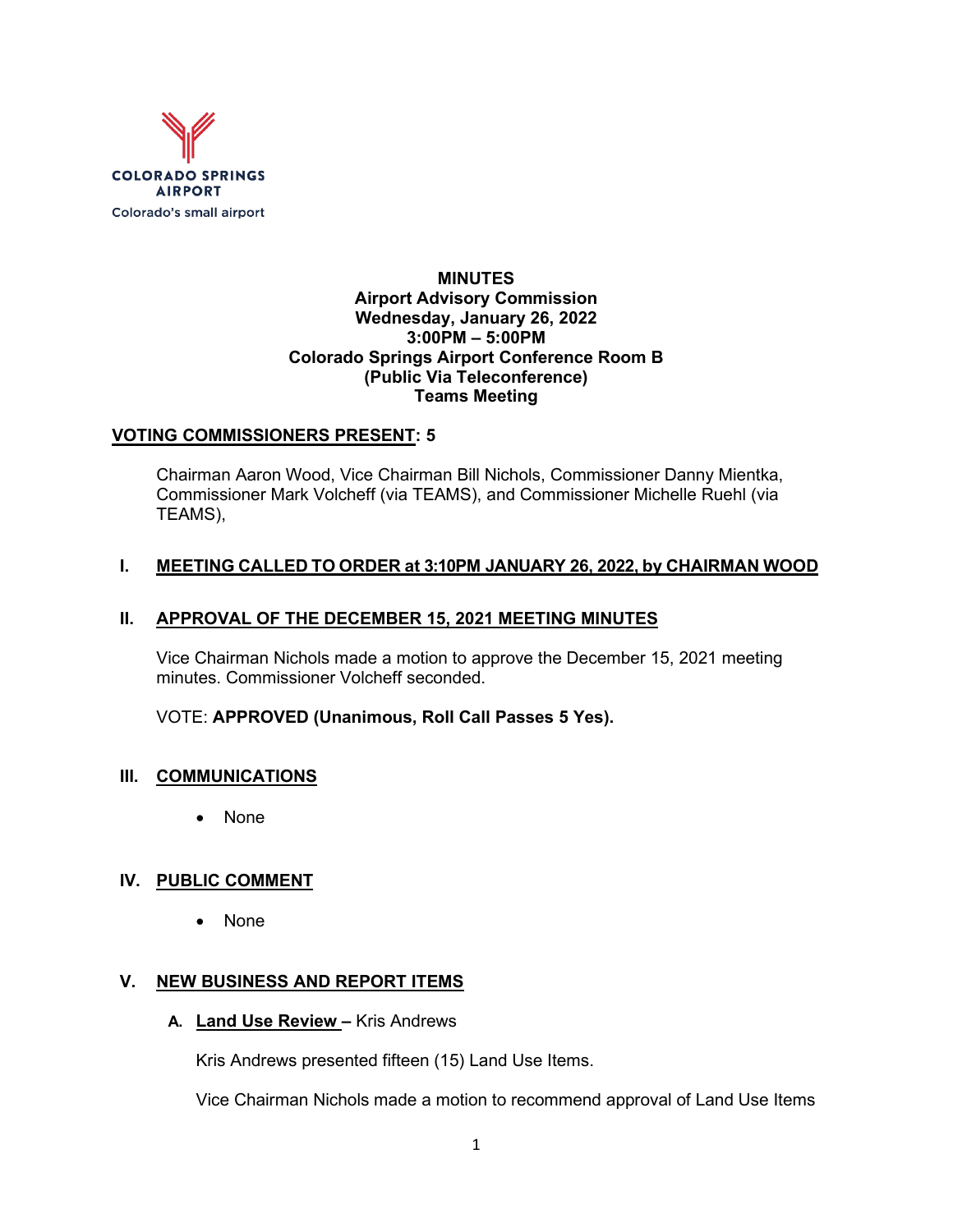#1, #2, #3, #5, #7, #8, #9, #12, #13, #14 and #15 as presented by airport staff. Commissioner Mientka seconded.

#### VOTE: **APPROVED (Unanimous, Roll Call Passes 5 Yes)**

Land Use Item #6: Briefed

Kris Andrews gave a detailed briefing of Land Use #6, a request by Select Service Consultants on behalf of General Services Administration for approval of the 2515 Aviation Way Wireless Communications Facility (WCF) CM3 Minor Amendment. The plan consists of co-locating DISH Wireless Communication antenna's that will be placed at 58' on an existing tower (will not increase height of tower). The site is zoned PIP-2/AO (Planned Industrial Center with Airport Overlay) and is located southeast of Aviation Way and Astrozon Boulevard.

Land Use Item #10: Briefed

Kris Andrews gave a detailed briefing of Land Use #10, a request by SSC on behalf of DISH Wireless and Mountain States for approval of the 2801 Avondale Drive Wireless Communications Facility CM3 development plan minor amendment. The amendment consists of the removal and replacement of three (3) antennas and the installation of six (6) new remote radio units (RRUs) mounted to the existing 99'-3" tall monopole and ancillary improvements (no change in height). The site is currently zoned R1- 6000 AO (Single-Family Residential with Airport Overlay) and located west of Powers Boulevard and north of Constitution Avenue at 2801 Avondale Drive.

Discussion: Commissioner Volcheff shared his concerns of the language used in bullet three Staff Recommendations/Conditions of Approval: The applicant is to file an airspace evaluation case with the FAA for the purposes of a frequency review/analysis and provide the results to the Airport before the commencement of construction activities.

Ensuing a detailed discussion regarding the FAA Form 7460-1 Frequency Review and Staff Recommendations/Conditions of Approval language, the Commission was provided with sufficient information to render a recommendation to change the Staff Recommendations/Conditions of Approval language to read: The applicant is to file an airspace evaluation case with the FAA for the purposes of frequency review/analysis and provide the confirmation of approval from the FAA to the Airport before the commencement of construction activities.

Chairman Wood made a motion to recommend approval of Land Use Items #6 and #10 as presented by airport staff. Vice Chairman Nichols seconded.

#### VOTE: **APPROVED (Unanimous, Roll Call Passed 5 Yes)**

Land Use Item #11: Briefed

Kris Andrews gave a detailed briefing of Land Use #11, a request by White Bear Ankele Tanaka & Waldron Attorneys at Law on behalf of CPR Entitlement, LLC for approval of the Waterview North Metropolitan District Nos. 1 and 2. The District consists of 116.52 acres of mixed-use development northeast corner of Bradley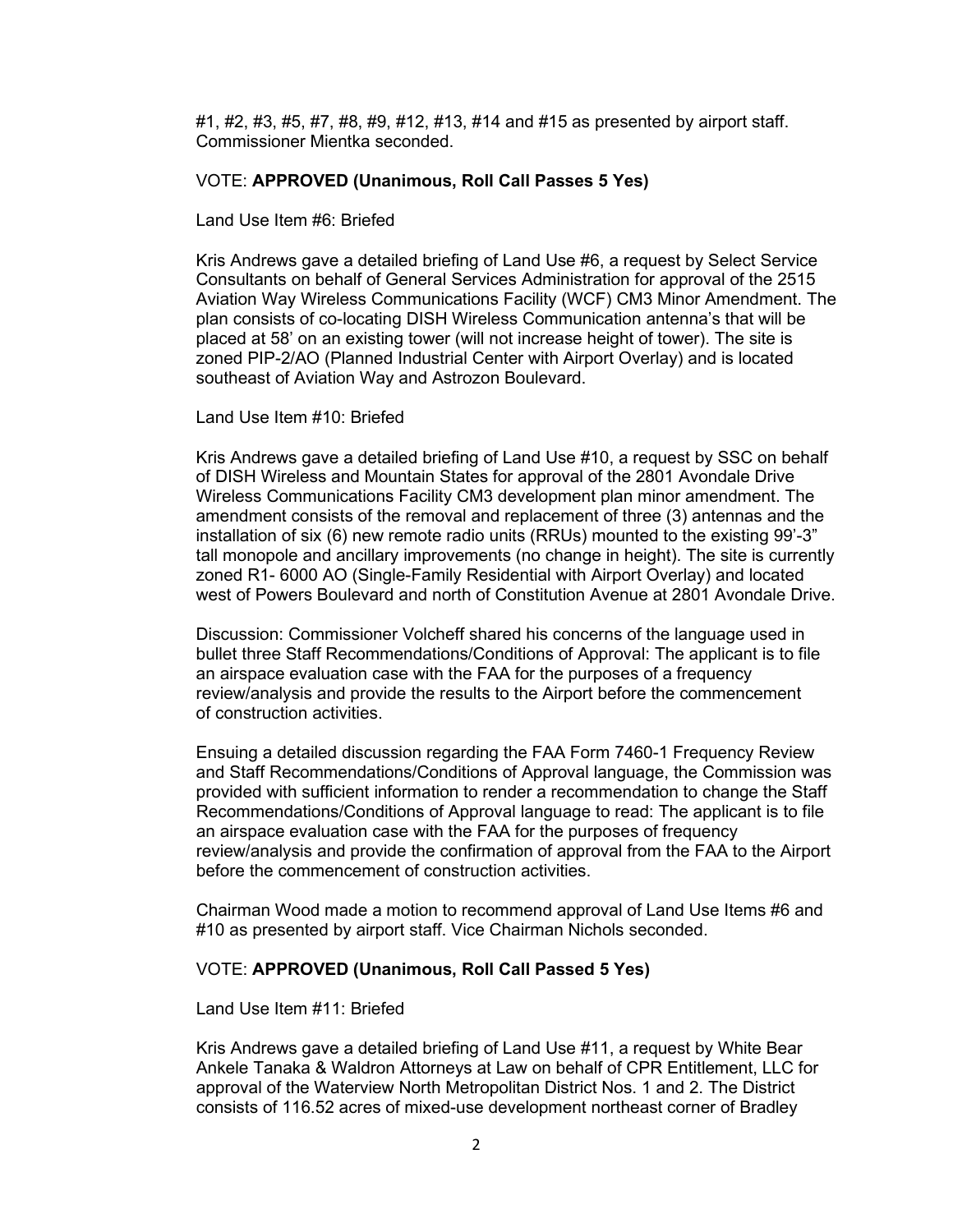Road and Powers Boulevard and 28.36 acres of mixed-use development at the southeast corner of Bradley Road and Powers.

Discussion: Commissioner Volcheff shared his concerns of the language used in bullet six Accident Potential Zone: A portion of the proposed development is within the Accident Potential Zone 1 (APZ-1) subzone of the Commercial Airport Overlay District.

Ensuing a detailed discussion regarding the language, the Commission was provided with sufficient knowledge to render a recommendation.

Commissioner Mientka made a motion to recommend approval of Land Use Item #11 as presented by airport staff. Vice Chairman Nichols seconded.

#### VOTE: **APPROVED (Unanimous, Roll Call Passed 5 Yes)**

Land Use Item #4: Briefed

Due to a conflict of interest, Commissioner Mientka excused himself from the Land Use Item #4 discussion.

Kris Andrews gave a detailed briefing of Land Use Item #4, a request by Matrix Design Group on behalf of Reagan Ranch Development, LLC, for approval of a final plat for High Plains at Reagan Ranch. The plat creates 181 residential lots, along with a tract for future commercial development. The site is currently zoned PUD/PBC/APZ1/APZ2/AO (Planned Unit Development/Planned Business Center with Accident Potential Subzone 1 & Subzone 2 and Airport Overlay) and consists of 56.22 acres. The property is located at the southeast corner of State Highway 94 and Marksheffel Road.

Discussion: Commissioner Volcheff shared his concerns of the language used in bullet five Accident Potential Zone 1 and bullet point six Accident Potential Zone 2: The proposed residential development appears to be outside of the Accident Potential Zone 1 (APZ-1)/ Potential Zone 2 (APZ-2) subzone of the Commercial Airport Overlay District.

Following a discussion regarding the language, the Commission was provided with sufficient knowledge to render a recommendation to replace bullet five and bullet point six with new language to read: The proposed residential development is outside of the Accident Potential Zone 1 (APZ-1)/ Potential Zone 2 (APZ-2) subzone of the Commercial Airport Overlay District.

Vice Chairman Nichols made a motion to recommend approval of Land Use Item #4 as presented by airport staff. Chairman Wood seconded.

#### VOTE: **APPROVED (Roll Call Passes 3 Yes, 1 Abstain)**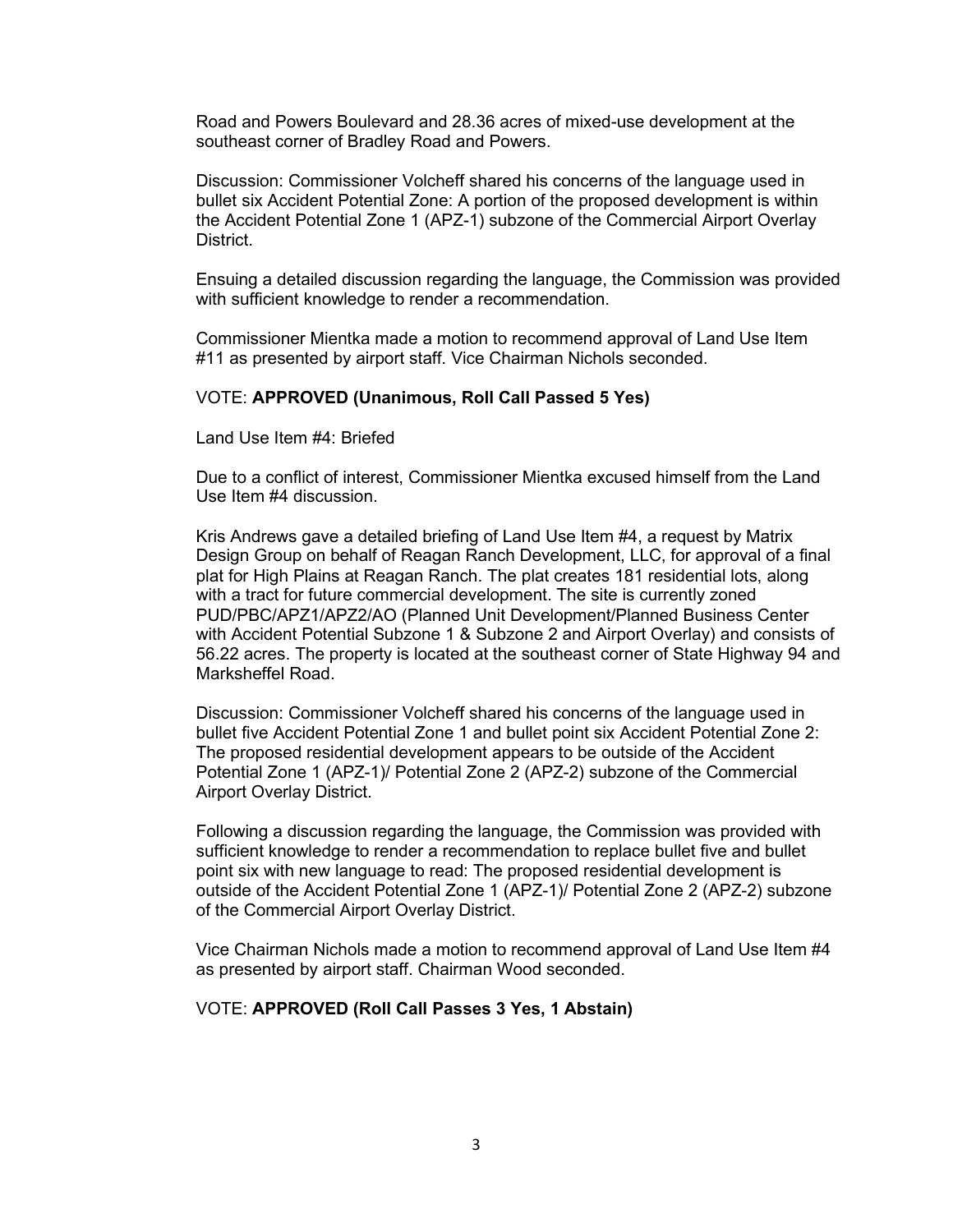## **B. Director's Airport Business Report**

## • **Project Status Report**

o Airport/Airfield construction report presented by Bud Geng.

Jeremy Ownings, Operations Manager, presented the Commission with an overview of 5G and the impact on Colorado Springs Airport (COS) operations. Pertinent updates will be provided to the Commission via Chairman Wood.

# • **Traffic Trend Report**

- o The airline data analysis was presented by Joe Nevill.
- $\circ$  COS had 935,952 enplanements and 1,864,485 total passengers who traveled through the terminal in 2021, representing an 11.5 percent increase when compared to 2019.
- o Colorado Springs Airport (COS) had 87,958 enplanements for the month of December 2021, 22.4 percent over 2019.
- $\circ$  COS traffic has seen recovery faster in the U.S. during COVID through Quarter 3 2021.
- o Director Greg Phillips and Joe Nevill will be attending Routes Americas conference next month in San Antonio, meeting with eight or more airline carriers.

## • **COS Financial Report**

o No COS financial report, pending year-end audit.

## • **Airport Business Development Report**

- o Airport business development report presented by Troy Stover.
- o Discussions of development throughout General Aviation and Peak Innovation Park continue.
- **C. General Business –** Director Greg Phillips
	- Greg Phillips shared that Master Plan chapters 1 through 3 have been viewed and are available on the website: [www.coloradospringsairportmasterplan.com](http://www.coloradospringsairportmasterplan.com/) Chapters 4 and 5, facility requirements and alternatives, will be posted once reviewed and edited by Jviaiton.
	- COS will be receiving CAPA's (Colorado Asphalt Pavement Association) "Best in Colorado" Asphalt Pavement Award for the Rehabilitate Runway 17R-35L Project at the awards celebration on February 9, 2022.
	- At the American Association of Airport Executives Conference (AAAE) Greg Phillips was involved in conversations regarding Sustainable Aviation Fuel (SAF) and importance of the issue moving forward.
	- Greg Phillips and Brett Miller attended and spoke at the International Association of Baggage System Companies (IABSC) Annual Summit last week in Dallas. Talks were focused on oversized baggage handling and sustainable systems.
- **D. Chairman's Report –** Chairman Wood
	- Chairman Wood attended community events recently and shared his appreciation to those participates from the Commission and COS staff.